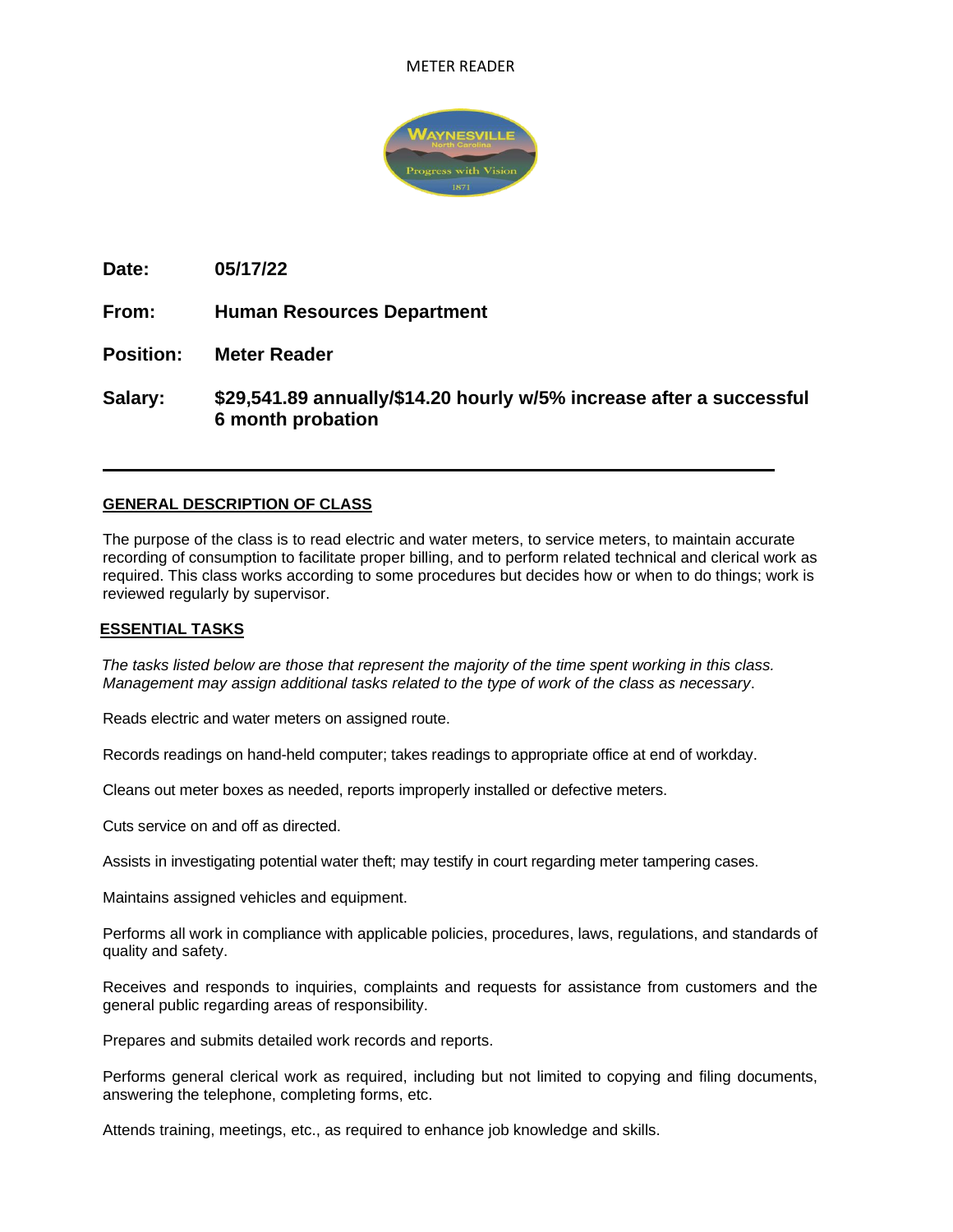# **DATA INVOLVEMENT:**

Requires copying, transcribing, entering, or posting data or information.

### **PEOPLE INVOLVEMENT**:

Requires serving others such as customers, attending to their requests and exchanging information with them.

#### **INVOLVEMENT WITH THINGS:**

Requires handling or using machines, tools or equipment requiring brief instruction or experience, such as computers for data entry, hand tools, telephones or similar equipment.

# **REASONING REQUIREMENTS:**

Requires performing semi-routine work following procedures with occasional problems.

# **MATHEMATICAL REQUIREMENTS:**

Requires using addition and subtraction, multiplication and division, and/or calculating ratios, rates and percentages.

# **LANGUAGE REQUIREMENTS:**

Requires reading routine sentences, instructions, regulations, procedures or work orders; writing routine sentences and completing routine job forms and incident reports; speaking routine sentences using proper grammar.

#### **MENTAL REQUIREMENTS:**

Requires doing clerical, manual or technical tasks prescribed by standard practices but which may require computation, the use of several procedures, and the use of independent judgments with obvious choices; requires normal attention for accurate results.

#### **VOCATIONAL/EDUCATIONAL PREPARATION:**

Requires high school diploma, GED or specialized vocational training.

#### **SPECIAL CERTIFICATIONS AND LICENSES:**

Must possess a valid North Carolina driver's license.

#### **EXPERIENCE REQUIREMENTS:**

Requires a short demonstration up to and including one month.

# **AMERICANS WITH DISABILITIES ACT REQUIREMENTS**

#### **PHYSICAL AND DEXTERITY REQUIREMENTS:**

Requires light-to-medium work that involves walking or standing virtually all of the time and also involves exerting between 20 and 50 pounds of force on a recurring basis, or considerable skill, adeptness and speed in the use of fingers, hands or limbs in tasks involving close tolerances or limits of accuracy. Must be able to perform the basic life operational functions of stooping, kneeling, crouching, reaching, standing, walking, pushing, pulling, lifting, fingering, grasping, feeling.